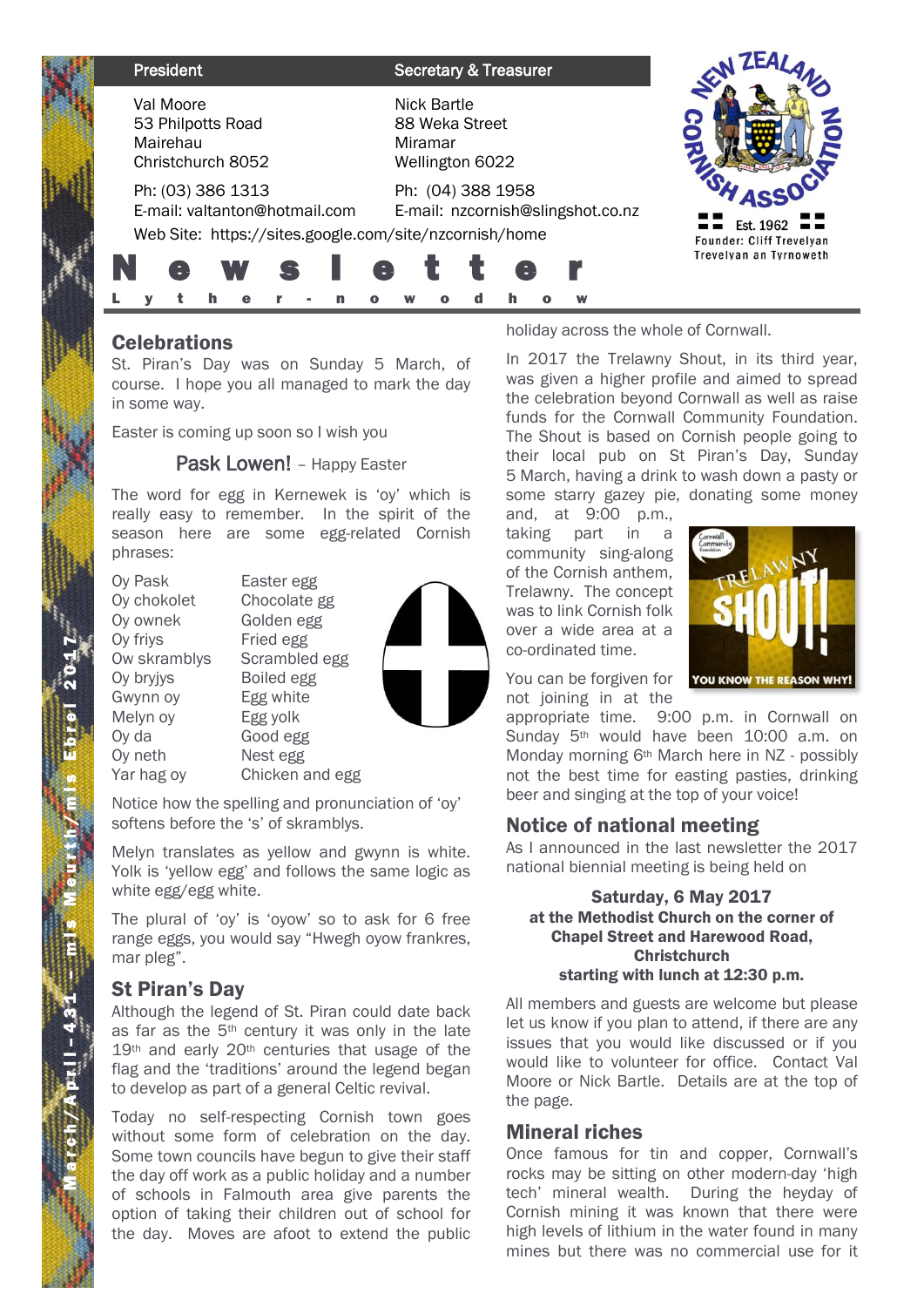then. Some of the old mines were forced to close down because of hot salty water seeping through the rocks and causing flooding.

Today there is a growing demand for lithium in rechargeable lithium ion batteries found in many modern devices but particularly cellphones and electric cars.



Demand is set to grow and already outstrips supply pushing up global prices.

A new mining company, Cornish Lithium, is trying to do what many others have failed to do; re-start the mining industry in Cornwall. It has agreements with three other companies - Strongbow Exploration based in Canada, which bought South Crofty Mine (pictured) in 2016 and is attempting to open it again, a private mining company and Tregothnan Estate for exploration rights on its land.

Lithium extraction techniques are more like oil mining than metal ore. Bores are sunk 400 to 800 metres in the ground to tap the deep hot water springs that were responsible for closing some mines. Once at the surface the dissolved lithium can be isolated in relatively ecologically sensitive ways. An added benefit is that the geothermal energy in the hot water can be used to generate electricity as a second source of income.

With some risk of counting their chickens too early the chief executive of Cornish Lithium, Jeremy Wrathall, and the local MP are claiming that the new industry will provide a much-needed boost for the economy, more incentive for young people to train as geologists and mining engineers attracting them to live in Cornwall and bring associated industries such as battery production and recycling.

Wrathall, a graduate of the Camborne School of Mines, said the company would explore an area of about 300 sq km centred on the traditional mining areas of Camborne, Redruth and St Day. It puts the cost of this exploration phase at £5 million and is looking for investors. Cornish Lithium will be using new technology to recover the lithium from the subterranean brine. Traditionally lithium carbonate and lithium hydroxide are obtained by



**Cornish Lithium**

evaporating away the water in large lakes – like the process used by NZ salt producers, Dominion Salt, at Lake Grassmere. The new method, developed by a university in Finland, will extract impurities into organic solvents (mainly kerosene)

2 N

leaving lithium in a very pure state suitable for use in battery production.

You never know: we may soon all be carrying around tiny bits of Cornwall in our phones!

#### Figgy 'obbin

Time for a recipe…

Despite the name, there are no figs in figgy 'obbin. Back in the mining days a hogen (Kernewek for pastry) was a kind of flatbread containing pieces of pork and, perhaps, potato that was probably made out of pastry left over from pasty making. The hogen was built to withstand the rigours of being taken down a mine for croust. The figgy part of the name comes from the Kernewek for raisin "*fygesen an howl"* (*howl* means sun). Combine fygesen an howl and hogen, add some casual usage over 2 or 3 centuries and you can see that figgy 'obbin comes from the old language for raisin pastry -



which is pretty much all there is to figgy 'obbin.

It is a simple dessert that could easily become a

store-cupboard staple. It is a traditional Cornish dish that I have heard about a lot but it did not feature in my mother's repertoire of baking when I was growing up.

Like all old favourites, recipes vary. Modern cooks can easily pick up a pack a very nice flaky pastry at the supermarket. I suspect the following version that makes the pastry from scratch using suet comes closer to the traditional product.

| 8oz/220g suet | 1lb/440g flour      |
|---------------|---------------------|
| 1tsp salt     | 2 tsp baking powder |
| Raisins       | Zest of a lemon     |
| Milk          | Sugar               |

Mix together the suet, flour, salt and baking powder. Add water gradually to form a dry elastic dough. Knead lightly, then roll out to about 1/2" (1 cm) thick rectangle and dust with sugar to taste, then cover with raisins, leaving a half inch strip of bare pastry at the bottom to seal the roll. Cover with the zest of a lemon. Starting at the top edge, work your way along, tucking in the pastry to start making a roll. Continue, working evenly and trying to keep it as tight as you can. Seal the bottom edge and ends and transfer to a baking sheet. Make criss-cross slits across the top with a knife, brush with milk and sprinkle with sugar. Bake for 30 mins at 200°C. Serve hot. A dollop of clotted cream would not go amiss!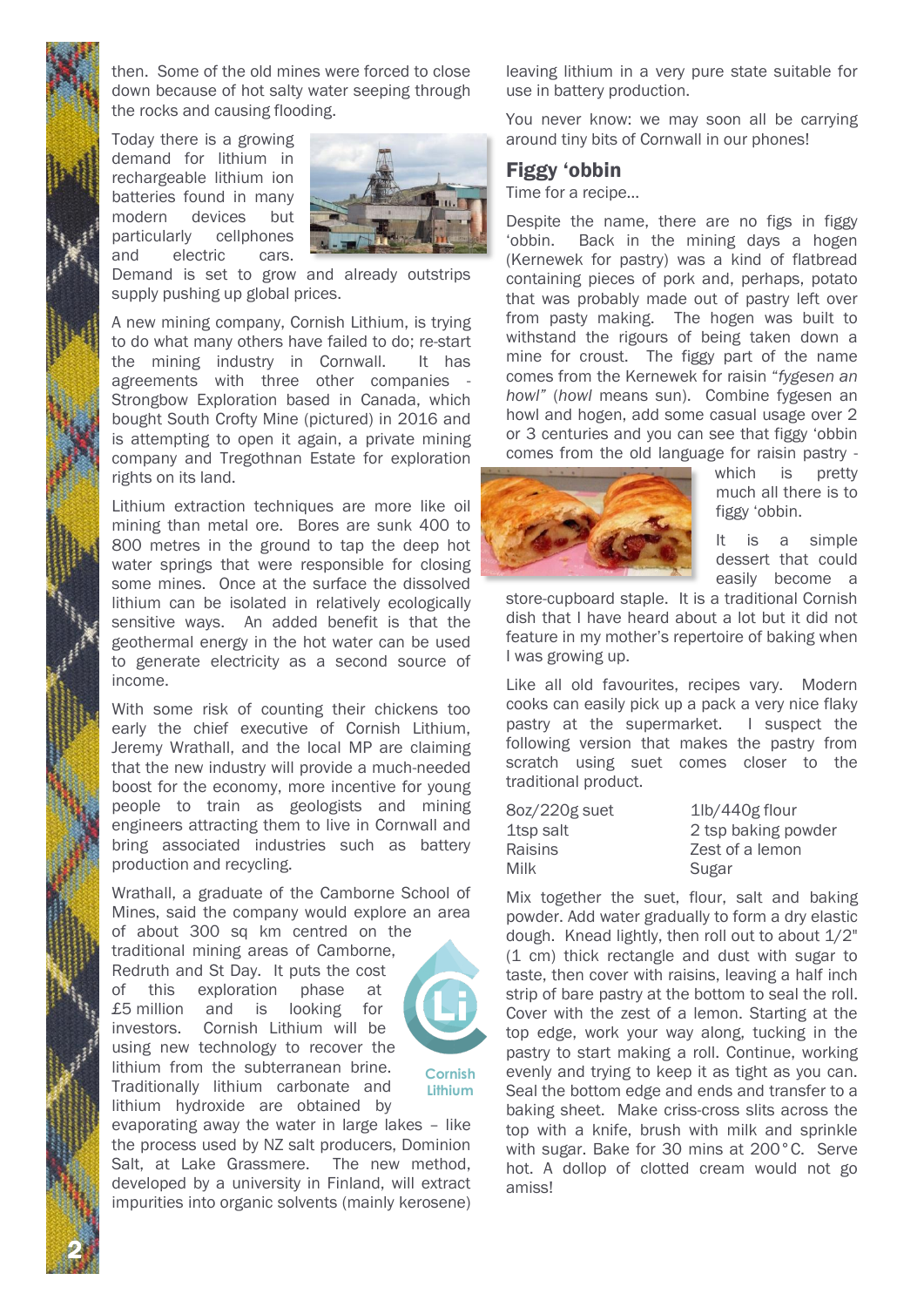# Railways come, railways go

Our international correspondent, Gordon Grey in Probus, Cornwall has filed another report with links to the article about the Treffry viaduct in the last newsletter.

T J Teffrey never completed his planned railway from Par across the peninsula of Cornwall to Newquay. However, the development he carried out had a lasting impact.

Treffery created separate tramways, one starting at both ends - Par on the east coast; the other at Newquay. In 1874 an act passed by the British parliament arranged for the takeover of both networks by Cornwall Mineral Railways. CMR rebuilt the lines for locomotive haulage (replacing horse-drawn wagons) and bridged the gap from St Blazey to St Dennis thereby completing Treffry's plan. In 1896 the system was purchased by Great Western Railway as a

strategic move to secure services to the increasingly popular destination of Newquay and points beyond. It removed any potential for its greatest competitor, the London and South Western Railway, which operated a branch line from Exeter to Padstow and Bude to extend its network further south.

The Par to Newquay line is in

operation to this day and is known as the Atlantic Coast Line with several services offered by Great Western Railway from London's Paddington station with usually a change at Par. During the peak tourist season in July and August Atlantic Coast Express trains run daily direct from Paddington with limited stops to Newquay and even include an additional coach purely for luggage. With fares from £22.50 one way and a journey time around 5½ hours, it is a viable option for many travellers.

The line from Par was not the only service to Newquay. A branch also ran from Chacewater which, like Par, is on the main Paddington to Penzance line. It began life as a number of shorter lines. The main one ran from Blackwater to Perranporth but it also included a length of track from East Wheal Rose lead and silver mine

into Newquay that traces its ancestry back to Treffry's early horsedrawn tramways. In fact, the first cargo of ore from the mine weighed in at 30 tons

3 N



**WOUAY GWR** 

and was taken to Newquay harbour on 26 February 1849. Despite linking Newquay with the other attractive coastal towns of Perranporth and St. Agnes and making connections into Truro, the Chacewater line did not survive the review carried out by Dr Richard Beeching. Beeching was appointed to the chair of British Railways in 1961 and by 1965 had released two reports which restructured railways throughout the UK. They were notoriously ruthless and resulted in the closure of many rural and community railway lines and stations. The Chacewater branch line closed to passenger services in 1963.

Parts of the line were given a new lease on line when Eric Booth purchased land from British Railways (an act of parliament was needed to authorise that sale too) and started work building a 15-inch narrow gauge railway from East Wheal Rose to Benny Station. Since it began in 1973 the small railway has grown and developed into the tourist attraction of Lappa Valley Steam Railway and Leisure Park. Centred around the ruins of the mine there is a range of activities to amuse tourists as well as rides on the small steam trains. Its success is borne out by plans to add another stretch of line and incorporate a new station – Trewerry and Trerise Halt.

# Contact from Cornwall

From time to time I receive promotional material from people trying to sell Cornish-related products. Since the last newsletter, I have heard of three such ventures – 2 books and a CD.

**The Cornish Buildings Group, which** promotes the preservation of historic buildings in Cornwall, held a conference in 2015 and has recently released a book based on papers presented at the conference. Entitled 'Celebrating Pevsner' it refers to Niklaus Pevsner's volume on Cornwall that was part of his 46-volume catalogue of the historic buildings of the UK county-by-county. Details can be found at:

[http://www.francisboutle.co.uk/product\\_inf](http://www.francisboutle.co.uk/product_info.php?products_id=136) [o.php?products\\_id=136](http://www.francisboutle.co.uk/product_info.php?products_id=136)

**Bendigo historian James A Lerk has self**published a book "Gold, Blood, Sweat and Fear, Bendigo's Diamond Hill and its Gullies". It documents the life and times of the communities of Bendigo including the Dja Dja Wurrung Aboriginal inhabitants, Chinese immigrants, all sorts of fortunehunters in the gold rush and the Cornish community responsible for setting up the Wesleyan Golden Fleece Church. The author can be contacted by email at [etty.lerk@gmail.com](mailto:etty.lerk@gmail.com) or at 8 Mackenzie Street West, Golden Square, Victoria Australia 3555, phone 03 5443 1717,